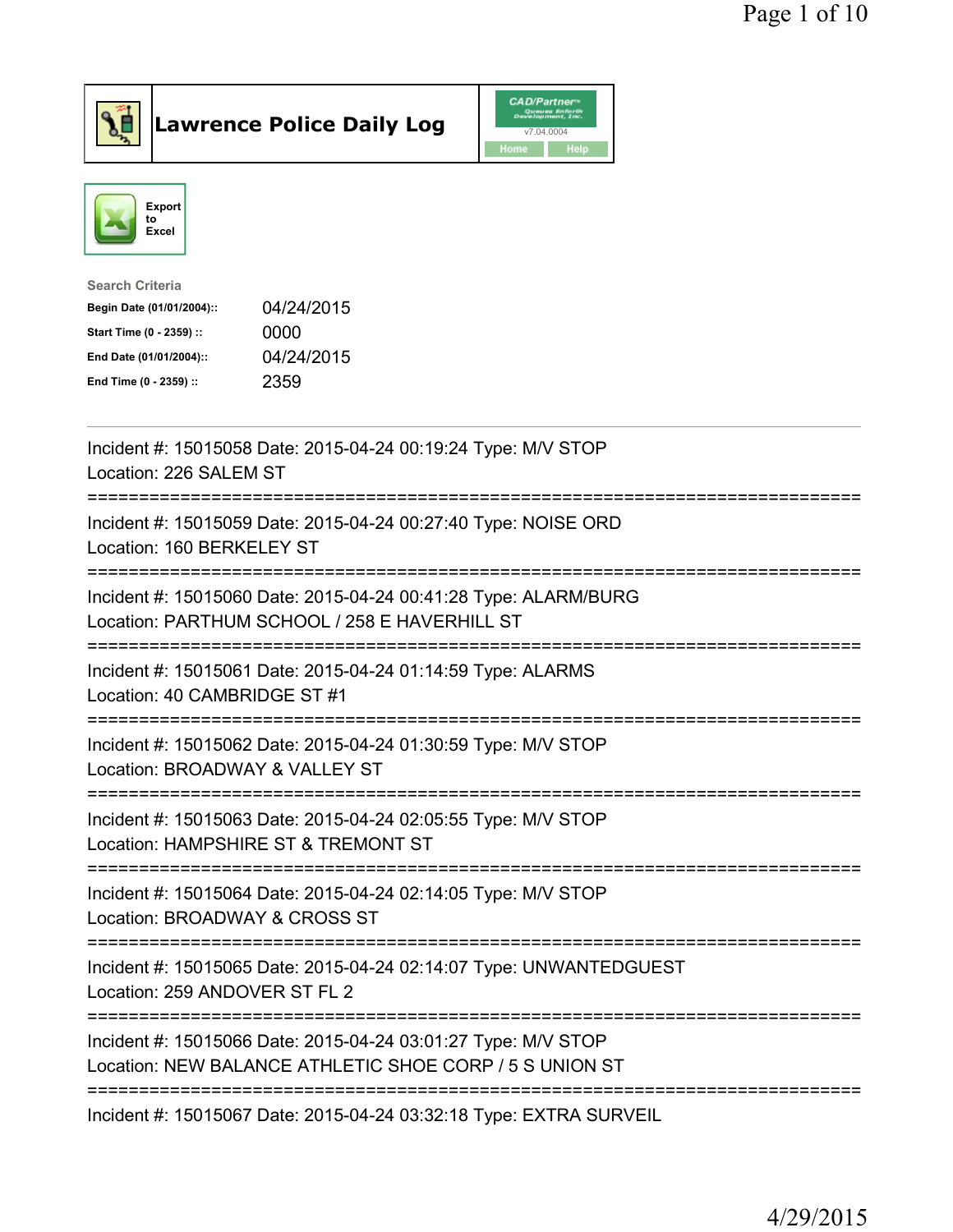| Location: 46 KINGSTON ST                                                                                                                     |
|----------------------------------------------------------------------------------------------------------------------------------------------|
| Incident #: 15015068 Date: 2015-04-24 04:41:14 Type: EXTRA SURVEIL<br>Location: 46 KINGSTON ST                                               |
| Incident #: 15015069 Date: 2015-04-24 05:24:18 Type: M/V STOP<br>Location: MT VERNON ST & S BROADWAY                                         |
| Incident #: 15015070 Date: 2015-04-24 05:39:59 Type: M/V STOP<br>Location: MT VERNON ST & S BROADWAY<br>===================================  |
| Incident #: 15015071 Date: 2015-04-24 06:02:07 Type: AUTO ACC/PI<br>Location: 112 PARK ST                                                    |
| Incident #: 15015072 Date: 2015-04-24 06:33:25 Type: TOW/REPOSSED<br>Location: 112 PHILLIPS ST                                               |
| Incident #: 15015073 Date: 2015-04-24 06:56:50 Type: PARK & WALK<br>Location: 205 BROADWAY                                                   |
| Incident #: 15015074 Date: 2015-04-24 06:58:43 Type: MV/BLOCKING<br>Location: 119 BENNINGTON ST                                              |
| Incident #: 15015075 Date: 2015-04-24 06:59:07 Type: M/V STOP<br>Location: MYRTLE ST & WILLOW ST<br>-----------------------                  |
| Incident #: 15015076 Date: 2015-04-24 07:05:01 Type: M/V STOP<br>Location: ANDOVER ST & PARKER ST                                            |
| Incident #: 15015077 Date: 2015-04-24 07:05:42 Type: STOL/MV/PAS<br>Location: 44 OAKSIDE AV                                                  |
| Incident #: 15015078 Date: 2015-04-24 07:15:49 Type: DISTURBANCE<br>Location: 219 E HAVERHILL ST FL 2                                        |
| Incident #: 15015079 Date: 2015-04-24 07:16:36 Type: M/V STOP<br>Location: MYRTLE ST & SPRUCE ST                                             |
| Incident #: 15015080 Date: 2015-04-24 07:18:44 Type: COURT TIME<br>Location: SALEM SUPERIOR / null                                           |
| =====================================<br>Incident #: 15015081 Date: 2015-04-24 07:26:47 Type: M/V STOP<br>Location: S UNION ST & WINTHROP AV |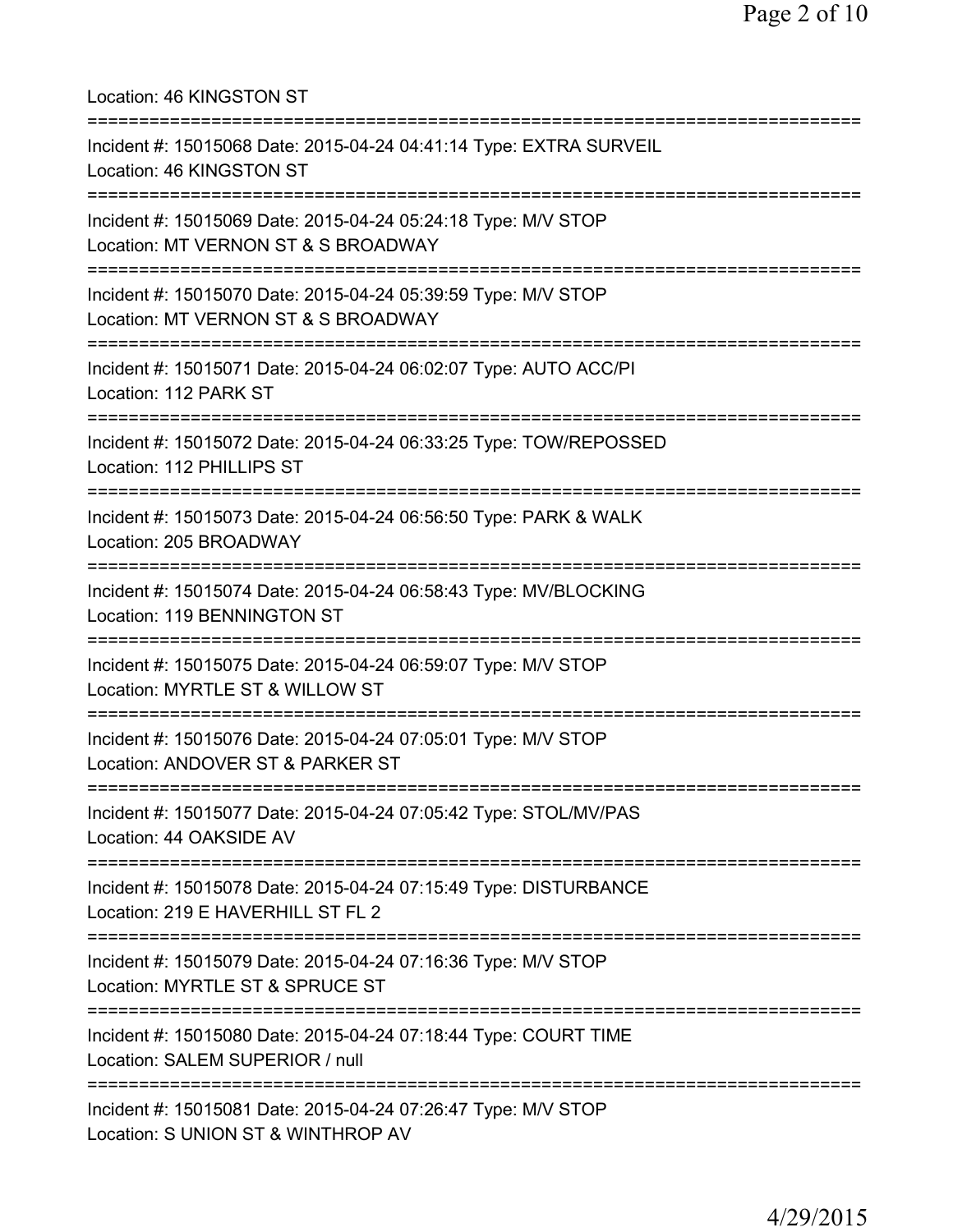| Incident #: 15015082 Date: 2015-04-24 07:33:50 Type: ALARMS<br>Location: 204 BROADWAY                                 |
|-----------------------------------------------------------------------------------------------------------------------|
| Incident #: 15015083 Date: 2015-04-24 07:42:44 Type: MV/BLOCKING<br>Location: 121 BENNINGTON ST                       |
| Incident #: 15015084 Date: 2015-04-24 07:43:03 Type: ALARMS<br>Location: 37 E PLEASANT ST                             |
| Incident #: 15015085 Date: 2015-04-24 07:44:26 Type: M/V STOP<br>Location: HOWARD ST & STORROW ST                     |
| Incident #: 15015086 Date: 2015-04-24 07:44:57 Type: M/V STOP<br>Location: HOWARD ST & STORROW ST                     |
| Incident #: 15015087 Date: 2015-04-24 07:53:56 Type: EXTRA SURVEIL<br>Location: 50 BROADWAY                           |
| Incident #: 15015088 Date: 2015-04-24 08:00:36 Type: TOW OF M/V<br>Location: 4 FALMOUTH ST                            |
| Incident #: 15015089 Date: 2015-04-24 08:02:25 Type: A&B PAST<br>Location: 700 ESSEX ST                               |
| Incident #: 15015090 Date: 2015-04-24 08:05:26 Type: ALARMS<br>Location: 43 JACKSON ST                                |
| Incident #: 15015091 Date: 2015-04-24 08:16:44 Type: NEIGHBOR PROB<br>Location: 35 COMMON ST #112                     |
| ==========================<br>Incident #: 15015092 Date: 2015-04-24 08:18:43 Type: TEST QED<br>Location: 29 FOSTER ST |
| Incident #: 15015093 Date: 2015-04-24 08:28:43 Type: EXTRA SURVEIL<br>Location: 50 BROADWAY                           |
| Incident #: 15015094 Date: 2015-04-24 08:32:33 Type: ALARMS<br>Location: 412 HAMPSHIRE ST                             |
| Incident #: 15015095 Date: 2015-04-24 08:43:52 Type: CONFIS PROP<br>Location: 286 BROADWAY                            |
|                                                                                                                       |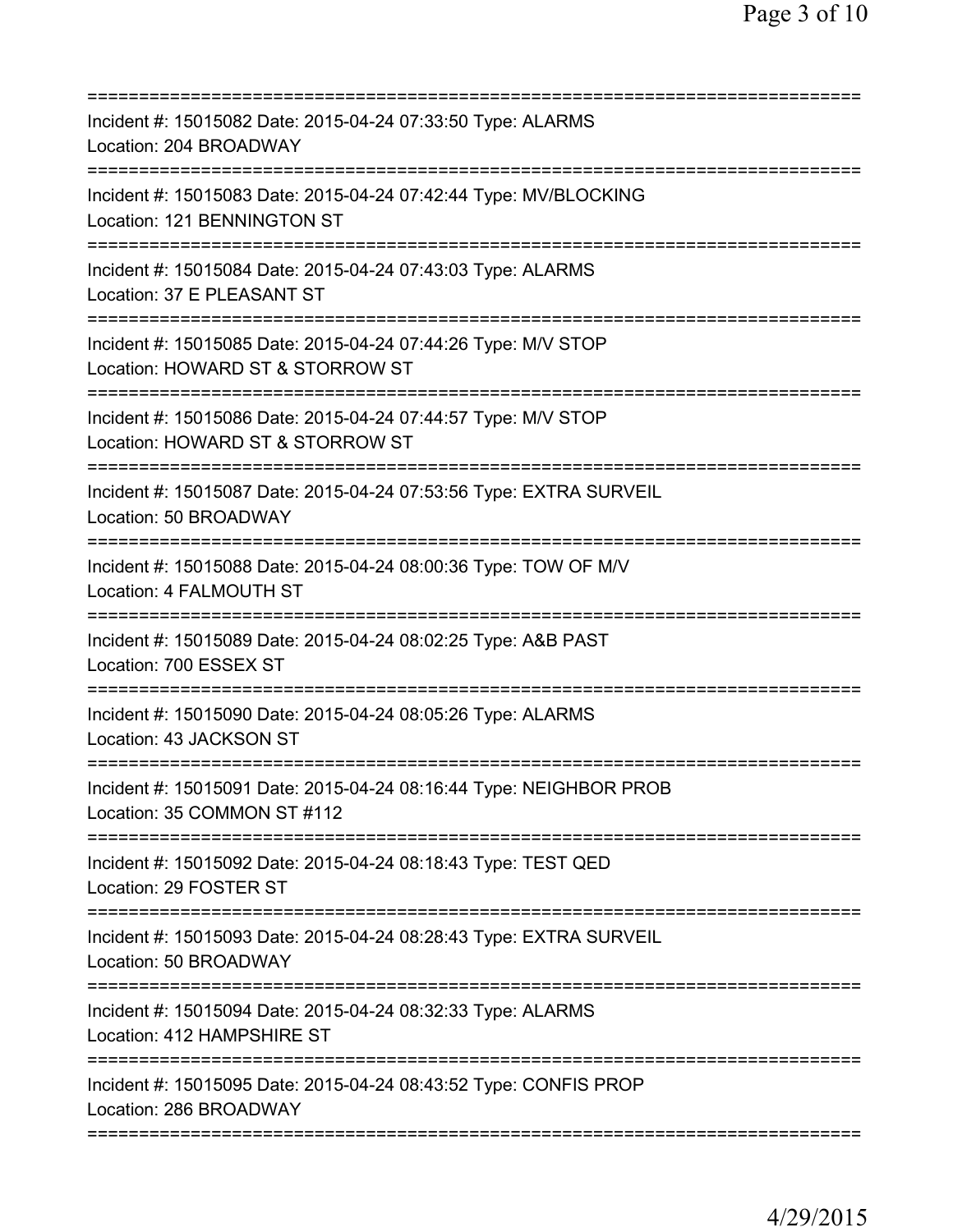| Incident #: 15015096 Date: 2015-04-24 08:48:49 Type: M/V STOP<br>Location: LAWRENCE ST & TRENTON ST            |
|----------------------------------------------------------------------------------------------------------------|
| Incident #: 15015097 Date: 2015-04-24 08:56:21 Type: M/V STOP<br>Location: ESSEX ST & HAMPSHIRE ST             |
| Incident #: 15015098 Date: 2015-04-24 09:12:32 Type: ALARM/BURG<br>Location: SANTOS / 35 KENDALL ST            |
| Incident #: 15015099 Date: 2015-04-24 09:14:31 Type: PARK & WALK<br>Location: BRADFORD ST & BROADWAY           |
| Incident #: 15015100 Date: 2015-04-24 09:15:23 Type: PARK & WALK<br><b>Location: BROADWAY</b>                  |
| Incident #: 15015102 Date: 2015-04-24 09:22:12 Type: THREATS<br>Location: 117 LOWELL ST                        |
| Incident #: 15015101 Date: 2015-04-24 09:24:44 Type: 911 HANG UP<br>Location: 87 DRACUT ST                     |
| Incident #: 15015103 Date: 2015-04-24 09:32:04 Type: ALARM/BURG<br>Location: ESPERANZA ACADEMY / 198 GARDEN ST |
| Incident #: 15015104 Date: 2015-04-24 09:36:02 Type: M/V STOP<br><b>Location: WINTHROP AV</b>                  |
| Incident #: 15015105 Date: 2015-04-24 09:46:46 Type: M/V STOP<br>Location: EVERETT ST & TEWKSBURY ST           |
| Incident #: 15015106 Date: 2015-04-24 09:51:59 Type: M/V STOP<br>Location: 286VK2 / 172 EVERETT ST             |
| Incident #: 15015107 Date: 2015-04-24 09:54:23 Type: MISSING PERS<br>Location: 52 WALNUT ST                    |
| Incident #: 15015108 Date: 2015-04-24 10:00:06 Type: 209A/SERVE<br>Location: 7 PERE MARQUETTE AV               |
| Incident #: 15015111 Date: 2015-04-24 10:22:45 Type: STOLEN PROP<br>Location: 232 LAWRENCE ST                  |
| Incident #: 15015109 Date: 2015-04-24 10:22:49 Type: M/V STOP                                                  |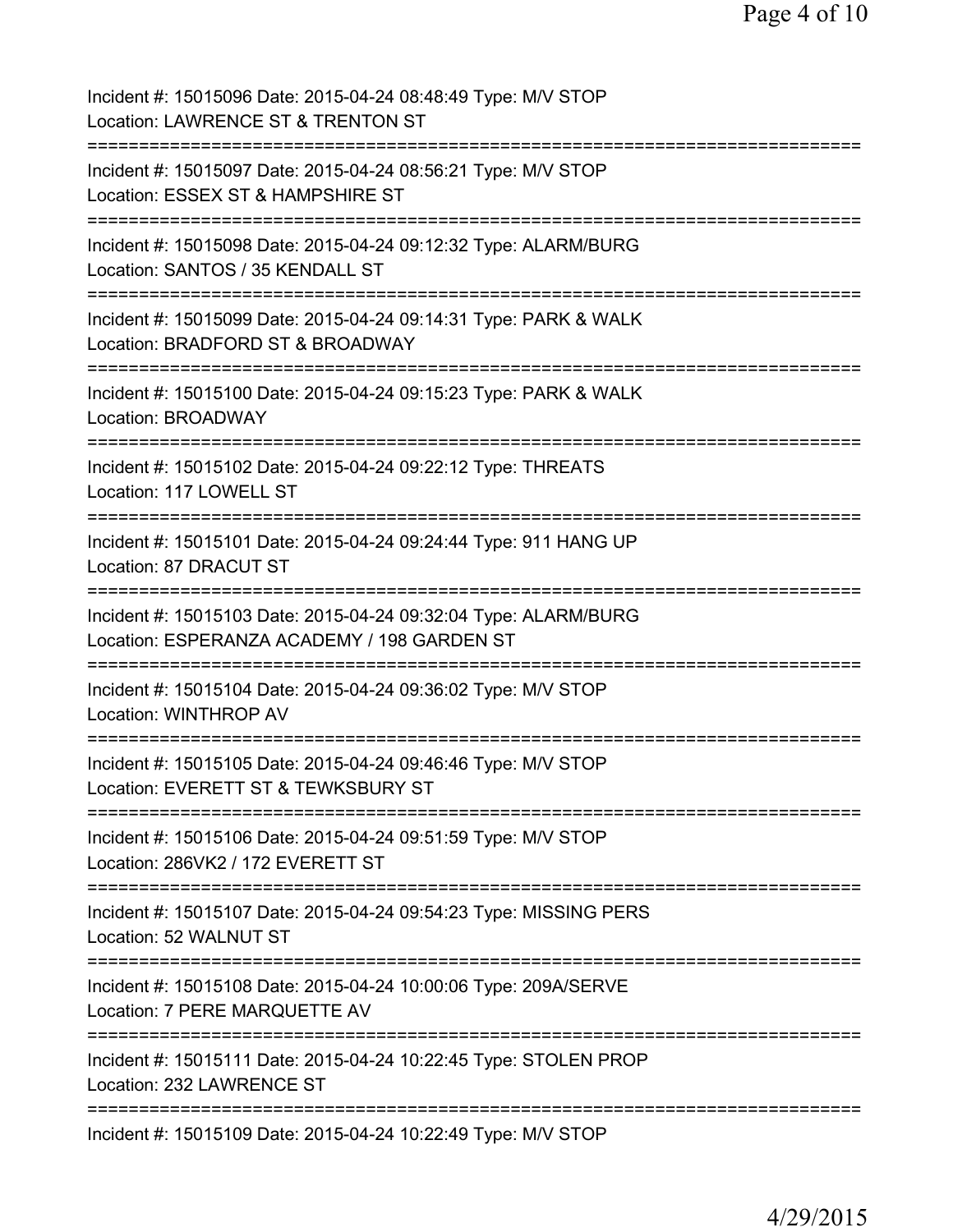Location: MARKET ST & S UNION ST =========================================================================== Incident #: 15015110 Date: 2015-04-24 10:24:50 Type: M/V STOP Location: MERRIMACK ST & S UNION ST =========================================================================== Incident #: 15015116 Date: 2015-04-24 10:30:21 Type: SEX OFF. PAST Location: 67 CENTER ST. =========================================================================== Incident #: 15015112 Date: 2015-04-24 10:34:55 Type: SUICIDE ATTEMPT Location: 11 E PLATT ST =========================================================================== Incident #: 15015113 Date: 2015-04-24 10:35:59 Type: PARK & WALK Location: BROADWAY =========================================================================== Incident #: 15015114 Date: 2015-04-24 10:37:51 Type: TOW OF M/V Location: S UNION ST =========================================================================== Incident #: 15015115 Date: 2015-04-24 10:38:41 Type: ABAND MV Location: JACKSON TER =========================================================================== Incident #: 15015117 Date: 2015-04-24 10:58:32 Type: TOW OF M/V Location: 40 YOUNG AV =========================================================================== Incident #: 15015118 Date: 2015-04-24 11:51:15 Type: 911 HANG UP Location: 81 TREMONT ST #FRONT FL 2 =========================================================================== Incident #: 15015119 Date: 2015-04-24 12:07:38 Type: 209A/SERVE Location: 29 FOSTER ST =========================================================================== Incident #: 15015121 Date: 2015-04-24 12:18:31 Type: M/V STOP Location: 44 ROWE ST =========================================================================== Incident #: 15015120 Date: 2015-04-24 12:18:53 Type: AUTO ACC/NO PI Location: S UNION ST & WINTHROP AV =========================================================================== Incident #: 15015122 Date: 2015-04-24 12:35:11 Type: M/V STOP Location: 267TD1 / S UNION ST & SALEM ST =========================================================================== Incident #: 15015123 Date: 2015-04-24 12:41:19 Type: TOW OF M/V Location: DORCHESTER ST & WINTHROP AV =========================================================================== Incident #: 15015124 Date: 2015-04-24 13:13:20 Type: DRUG VIO Location: HAVERHILL ST & IRENE ST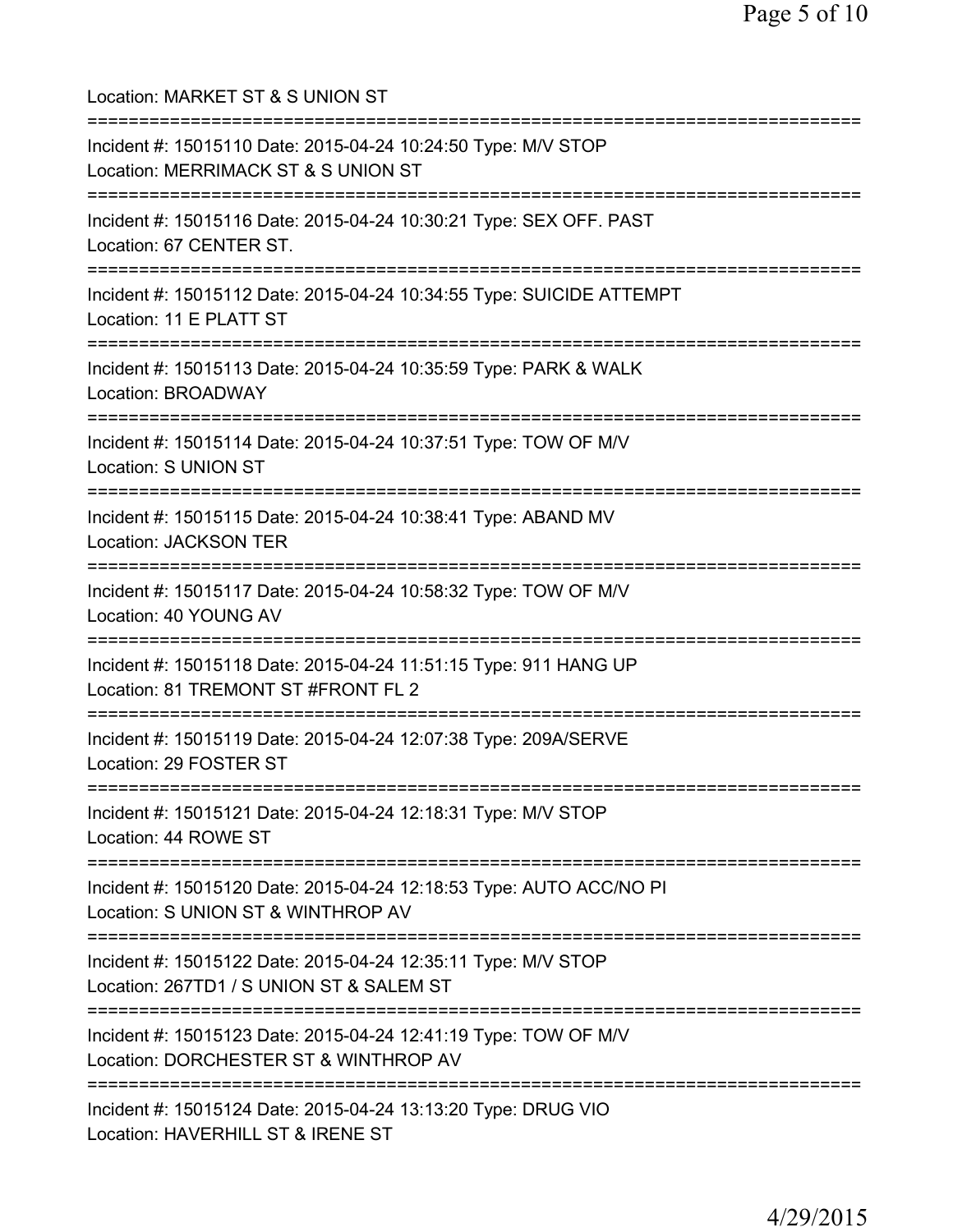| Incident #: 15015125 Date: 2015-04-24 13:23:09 Type: DISTURBANCE<br>Location: 58 STEINER ST FL 1                                       |
|----------------------------------------------------------------------------------------------------------------------------------------|
| Incident #: 15015126 Date: 2015-04-24 13:28:47 Type: KEEP PEACE<br>Location: 154 ANDOVER ST                                            |
| Incident #: 15015127 Date: 2015-04-24 13:50:45 Type: LARCENY/PAST<br>Location: 60 ISLAND ST FL 4                                       |
| Incident #: 15015128 Date: 2015-04-24 14:00:18 Type: SUS PERS/MV<br>Location: 2 MILL ST                                                |
| Incident #: 15015131 Date: 2015-04-24 14:00:28 Type: LARCENY/MV/PAST<br>Location: 108 SALEM ST                                         |
| Incident #: 15015129 Date: 2015-04-24 14:01:52 Type: TOW OF M/V<br>Location: AMESBURY ST & LEBANON ST                                  |
| Incident #: 15015130 Date: 2015-04-24 14:03:52 Type: AUTO ACC/NO PI<br>Location: 240 WATER ST<br>===================================== |
| Incident #: 15015132 Date: 2015-04-24 14:08:02 Type: AUTO ACC/NO PI<br>Location: 121 WEST ST                                           |
| Incident #: 15015133 Date: 2015-04-24 14:51:50 Type: TOW OF M/V<br>Location: 1SBG20 / 20 LEA ST                                        |
| Incident #: 15015134 Date: 2015-04-24 15:46:42 Type: ALARM/HOLD<br>Location: 290 MERRIMACK ST                                          |
| Incident #: 15015135 Date: 2015-04-24 15:48:51 Type: SUS PERS/MV<br>Location: BRADFORD ST & BROADWAY                                   |
| Incident #: 15015136 Date: 2015-04-24 15:53:52 Type: DOMESTIC/PROG<br>Location: SPRINT / 160 WINTHROP AV                               |
| Incident #: 15015137 Date: 2015-04-24 15:57:17 Type: CK WELL BEING<br>Location: 116 THOREAU WAY #523                                   |
| Incident #: 15015138 Date: 2015-04-24 16:01:27 Type: M/V STOP<br>Location: BROADWAY & CEDAR ST                                         |
|                                                                                                                                        |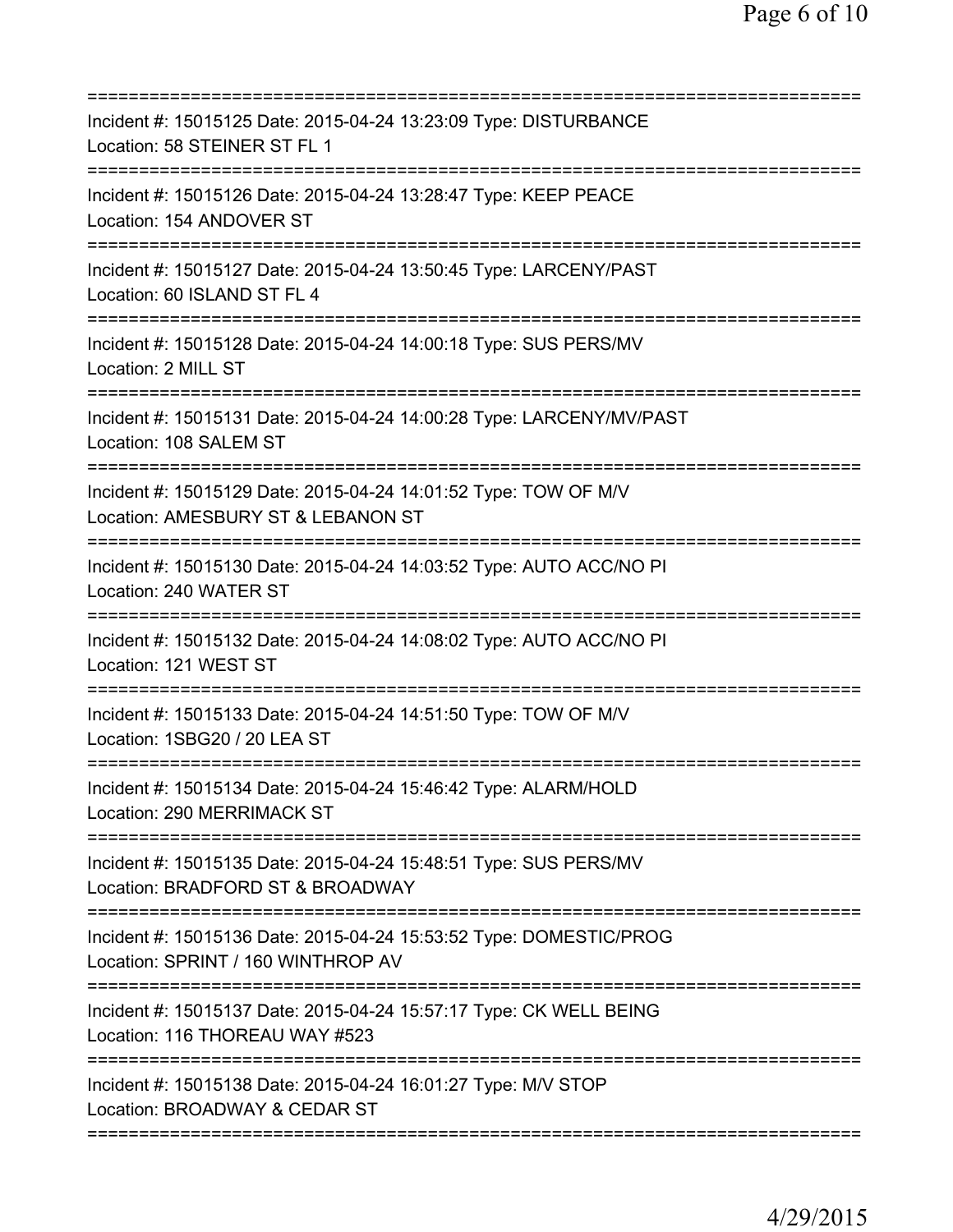| Incident #: 15015139 Date: 2015-04-24 17:19:39 Type: DISTURBANCE<br>Location: 350 BROADWAY<br>----------------------------                             |
|--------------------------------------------------------------------------------------------------------------------------------------------------------|
| Incident #: 15015140 Date: 2015-04-24 17:25:12 Type: ALARM/BURG<br>Location: LGH / 25 MARSTON ST                                                       |
| Incident #: 15015141 Date: 2015-04-24 17:35:38 Type: M/V STOP<br>Location: MERRIMACK ST & S UNION ST                                                   |
| Incident #: 15015142 Date: 2015-04-24 17:46:41 Type: M/V STOP<br>Location: CHICKERING ST & CUTLER ST<br>==============================<br>:=========== |
| Incident #: 15015143 Date: 2015-04-24 17:49:27 Type: M/V STOP<br>Location: BROADWAY & LOWELL ST                                                        |
| Incident #: 15015144 Date: 2015-04-24 17:51:39 Type: M/V STOP<br>Location: 33 OSGOOD ST<br>===================                                         |
| Incident #: 15015145 Date: 2015-04-24 17:52:31 Type: M/V STOP<br>Location: CHICKERING ST & CUTLER ST                                                   |
| Incident #: 15015146 Date: 2015-04-24 18:10:20 Type: TOW OF M/V<br>Location: 32 SPRINGFIELD ST<br>==================                                   |
| Incident #: 15015147 Date: 2015-04-24 18:15:35 Type: LARCENY/PAST<br>Location: 479 BROADWAY<br>=====================                                   |
| Incident #: 15015148 Date: 2015-04-24 18:22:49 Type: A&B D/W PAST<br>Location: U-HAUL RENTAL / 375 BROADWAY                                            |
| Incident #: 15015150 Date: 2015-04-24 18:47:40 Type: LOST PROPERTY<br>Location: 210 LAWRENCE ST                                                        |
| Incident #: 15015149 Date: 2015-04-24 18:47:59 Type: M/V STOP<br>Location: LOWELL ST & OXFORD ST                                                       |
| Incident #: 15015151 Date: 2015-04-24 18:59:10 Type: ALARM/BURG<br>Location: RESIDENCE; ANDEMARIAM 6179593909 / 18 SARGENT ST                          |
| Incident #: 15015152 Date: 2015-04-24 19:08:09 Type: M/V STOP<br>Location: ESSEX ST & LAWRENCE ST                                                      |
| Incident #: 15015153 Date: 2015-04-24 19:10:50 Type: M/V STOP                                                                                          |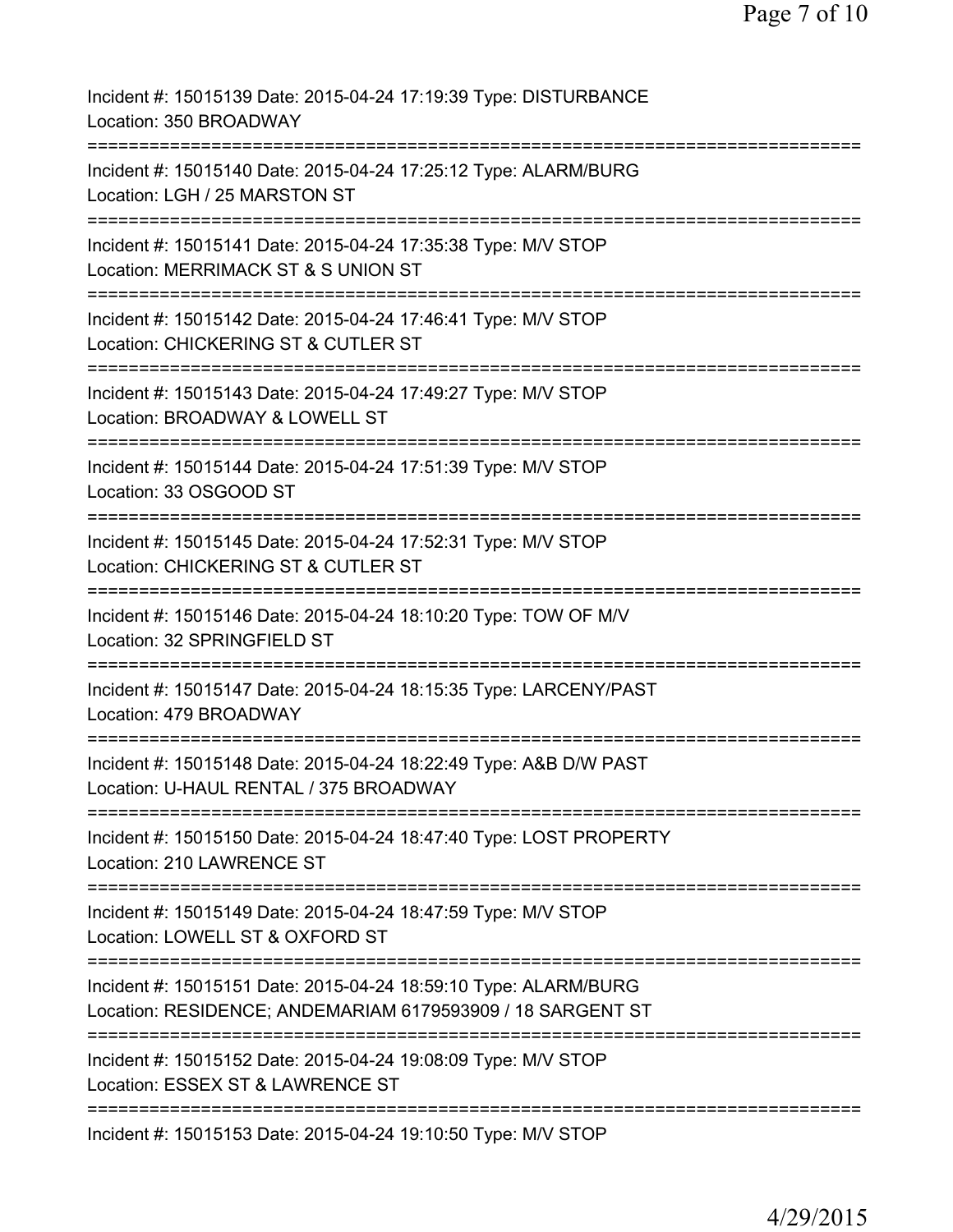| Location: BROADWAY & TREMONT ST<br>=============================                                                                                 |
|--------------------------------------------------------------------------------------------------------------------------------------------------|
| Incident #: 15015154 Date: 2015-04-24 19:12:58 Type: ANIMAL COMPL<br>Location: ANDOVER ST & BEACON ST<br>==========================              |
| Incident #: 15015155 Date: 2015-04-24 19:13:22 Type: 209A/VIOLATION<br>Location: 73 DORCHESTER ST FL 2                                           |
| Incident #: 15015156 Date: 2015-04-24 19:14:52 Type: DISTURBANCE<br>Location: DRACUT ST & S BROADWAY<br>===============================          |
| Incident #: 15015157 Date: 2015-04-24 19:16:02 Type: M/V STOP<br>Location: 50 BROADWAY                                                           |
| Incident #: 15015158 Date: 2015-04-24 19:22:11 Type: M/V STOP<br>Location: 255 ESSEX ST                                                          |
| Incident #: 15015159 Date: 2015-04-24 19:30:10 Type: M/V STOP<br>Location: ESSEX ST & JACKSON ST                                                 |
| Incident #: 15015160 Date: 2015-04-24 19:34:51 Type: M/V STOP<br>Location: ESSEX ST & HAMPSHIRE ST<br>==========================                 |
| Incident #: 15015161 Date: 2015-04-24 19:35:47 Type: M/V STOP<br>Location: 265 ESSEX ST                                                          |
| Incident #: 15015162 Date: 2015-04-24 19:36:15 Type: DISTURBANCE<br>Location: 103 BAILEY ST                                                      |
| Incident #: 15015163 Date: 2015-04-24 19:41:07 Type: WIRE DOWN<br>Location: 74 AMHERST ST                                                        |
| Incident #: 15015164 Date: 2015-04-24 19:52:02 Type: DISTURBANCE<br>Location: 264 JACKSON ST #A                                                  |
| =====================================<br>Incident #: 15015165 Date: 2015-04-24 19:54:08 Type: DRUG OVERDOSE<br>Location: MCDONALDS / 50 BROADWAY |
| Incident #: 15015166 Date: 2015-04-24 20:36:47 Type: M/V STOP<br>Location: 50 CANAL ST                                                           |
| Incident #: 15015167 Date: 2015-04-24 20:40:40 Type: M/V STOP<br>Location: CANAL ST & MILL ST                                                    |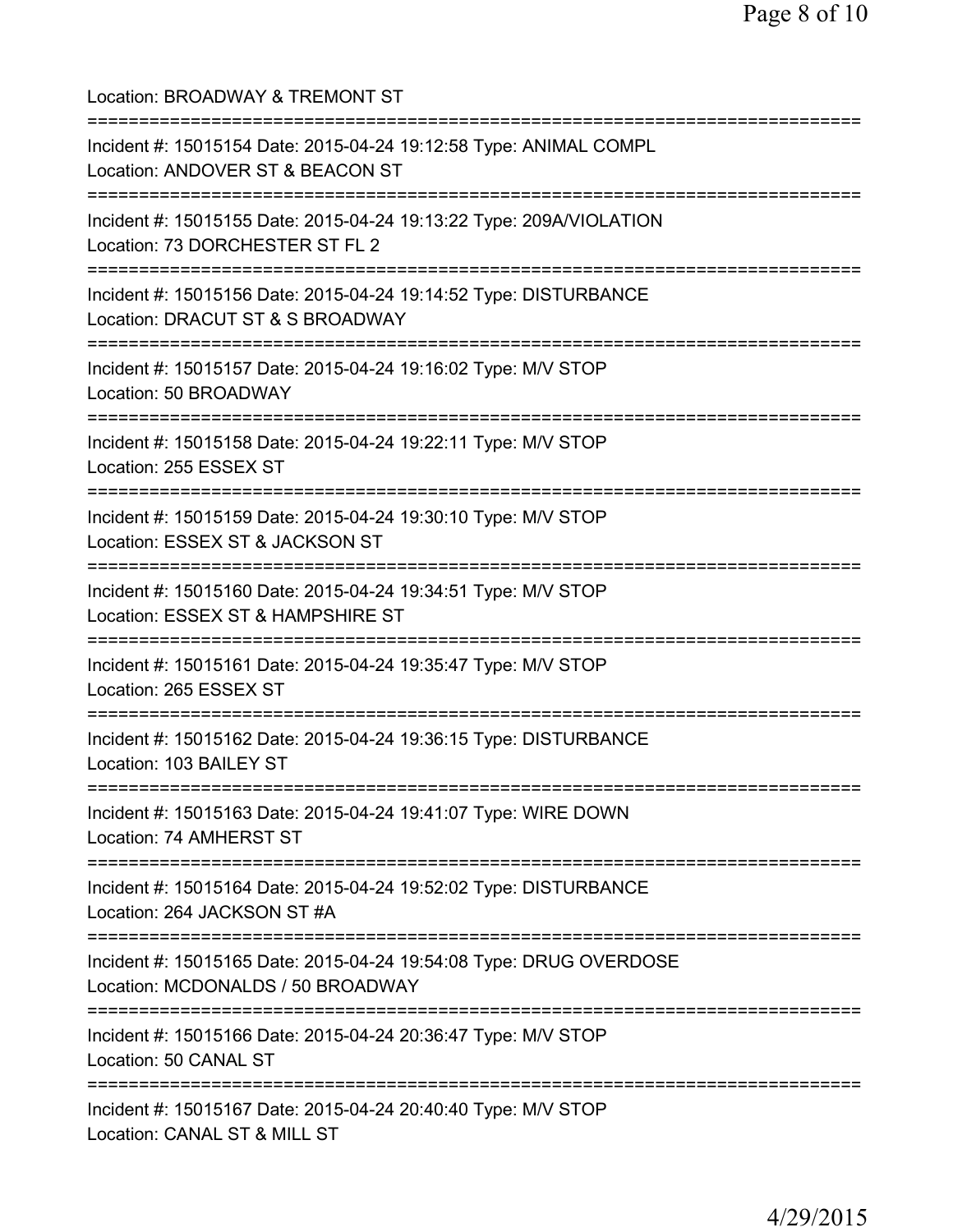| Incident #: 15015168 Date: 2015-04-24 20:56:38 Type: M/V STOP<br>Location: HAMPSHIRE ST & LOWELL ST                                    |
|----------------------------------------------------------------------------------------------------------------------------------------|
| Incident #: 15015169 Date: 2015-04-24 21:03:41 Type: 209A/SERVE<br>Location: 21 LEONARD AV                                             |
| Incident #: 15015170 Date: 2015-04-24 21:20:56 Type: SUICIDE ATTEMPT<br>Location: 106 BOWDOIN ST FL 1                                  |
| Incident #: 15015171 Date: 2015-04-24 21:30:27 Type: NOISE ORD<br>Location: 34 GREENFIELD ST                                           |
| Incident #: 15015172 Date: 2015-04-24 21:33:43 Type: M/V STOP<br>Location: BROADWAY & VALLEY ST                                        |
| Incident #: 15015173 Date: 2015-04-24 21:40:50 Type: DISTURBANCE<br>Location: AVON ST & E HAVERHILL ST<br>==========================   |
| Incident #: 15015174 Date: 2015-04-24 21:43:42 Type: SUS PERS/MV<br>Location: CABOT RD & CHICKERING ST<br>;=========================== |
| Incident #: 15015175 Date: 2015-04-24 21:45:41 Type: M/V STOP<br>Location: ESSEX ST & UNION ST                                         |
| Incident #: 15015176 Date: 2015-04-24 21:46:02 Type: NOTIFICATION<br>Location: 302 WATER ST                                            |
| Incident #: 15015177 Date: 2015-04-24 22:18:32 Type: M/V STOP<br>Location: 69 BROOKFIELD ST                                            |
| Incident #: 15015178 Date: 2015-04-24 22:35:10 Type: DOMESTIC/PROG<br>Location: METHUEN ST & MILL ST<br>==========================     |
| Incident #: 15015179 Date: 2015-04-24 22:41:03 Type: GENERAL SERV<br>Location: CASA NUEVA VIDA / 133 ESSEX ST FL 2                     |
| Incident #: 15015180 Date: 2015-04-24 22:45:12 Type: ALARM/BURG<br>Location: SOUTH LAWRENCE EAST SCHOOL / 165 CRAWFORD ST              |
| Incident #: 15015182 Date: 2015-04-24 22:46:42 Type: NOISE ORD<br>Location: 79 BODWELL ST                                              |
|                                                                                                                                        |